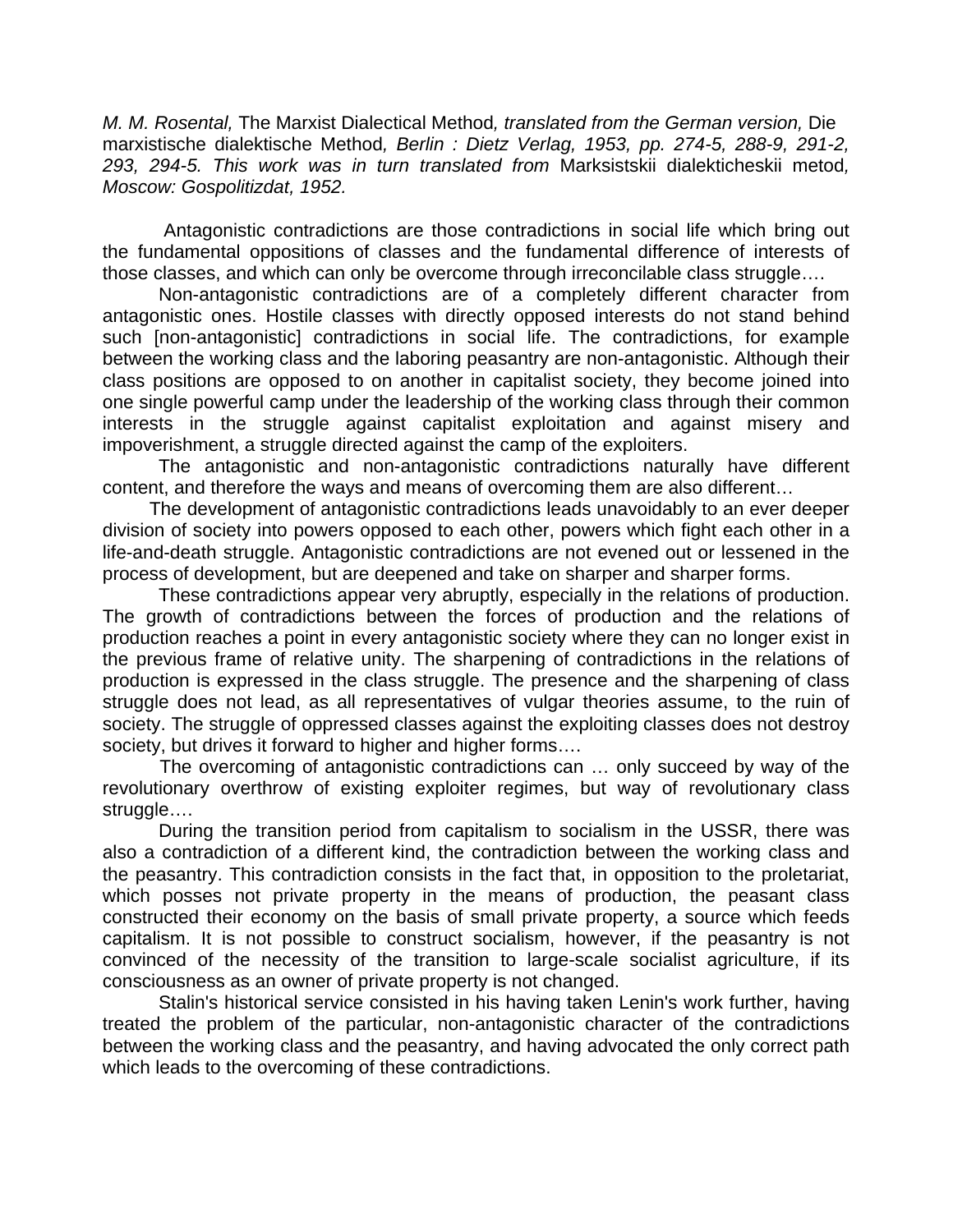"We have," said Comrade Stalin in his report "On the Results of the Work of the 14th Conference of the CPR(B)" in 1925, "two main classes before us: the proletarian class and the class of private-property-owners, i.e., the peasantry. Hence, contradictions between them are inevitable. The whole question is whether we shall be able by our own efforts to overcome the contradictions that exist between the proletariat and the peasantry. When the question is asked: can we build socialism by our own efforts? what is meant is: can the contradictions that exist between the proletariat and the peasantry in our country be overcome or not?" [J. V. Stalin, "Results of the Work of the Fourteenth Conference of the R. C. P. (B.)," *Works*, Foreign Languages Press, Moscow, 1954, vol. 7, p. 111.]

 A bitter struggle took place in our party between the Leninists and the opportunists over this question. The various positions taken on this question and its solution clearly reveal the difference between the dialectical world view of the party, and the metaphysical essence of opportunism of all sorts.

 How did the Trotskyists, who hid behind a "Left" mask, stand on this question? The Trotskyists held that the peasantry was a completely homogeneous reactionary mass, a class which contained no inner contradictions. They did not see the dual nature of the peasantry and did not distinguish what makes the peasant a man who works hard and what makes him a small property owner. They threw these two sides together and drew the conclusion that the peasantry is a power hostile to the working class, and that a collision between the working class of our country, which had taken the power into its hands, and the peasantry, is unavoidable. The general conclusion that resulted from this was that it is impossible to construct socialism on our country.

 What position did the Right take on this question? These enemies of the party also considered the peasantry in a purely metaphysical way. Since they did not see the peasantry's contradictoriness in the essence, the left the side of the peasantry as small property owner wholly unconsidered, consciously blurred the difference between the working peasant and the kulak, and denied the presence of contradictions between the peasantry and the working class. From this resulted a whole series of Right opportunist measures which were based on the metaphysical "equilibrium" theory, according to which not the struggle of opposites but their reconciliation, kulakism "growing into" socialism, is the source of the "development" to socialism….

 Comrade Stalin revealed the characteristic mark of the non-antagonistic contradiction between the proletariat and the peasantry when he showed "that, besides contradictions between the proletariat and the peasantry, there are also common interests between them on fundamental problems of development, interests which outweigh, or, at all events, can outweigh those contradictions, and are the basis, the foundation, of the alliance [*smychka*] between the workers and the peasants." [*ibid.*, p. 112]....

 In any case, the overcoming of all non-antagonistic contradictions takes place through the path of struggle. Stalin's 1925 characterization of the particular features of the non-antagonistic contradiction between the working class and the peasantry had the result that in addition to the bond between these classes, a "struggle inside the alliance" also existed, "a struggle whose importance is outweighed by that of the community of interests, and which should disappear in the future, when the workers and the peasants cease to be classes -- when they become working people of a classless society" [J. V. Stalin, "Questions and Answers: Speech Delivered at the Sverdlov University, June 9, 1925," *Works*, vol. 7, p. 179].